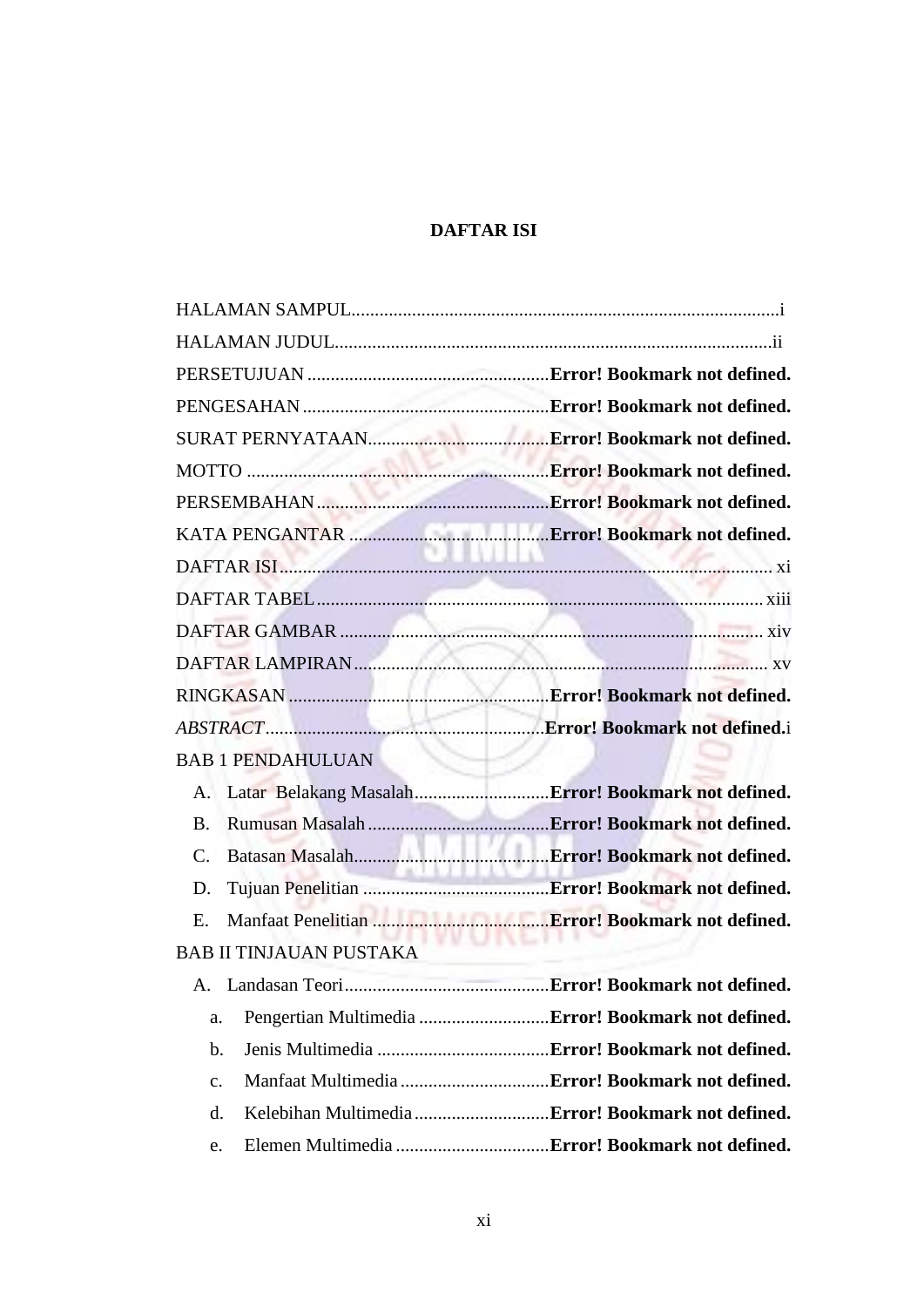| f.                                                                    |                                                                 |
|-----------------------------------------------------------------------|-----------------------------------------------------------------|
| g.                                                                    |                                                                 |
| h.                                                                    |                                                                 |
| $\mathbf{i}$ .                                                        |                                                                 |
| j.                                                                    | Software yang digunakan dalam pembuatan video : Error! Bookmark |
| not defined.                                                          |                                                                 |
| Hasil Penelitian Sebelumnya Error! Bookmark not defined.<br><b>B.</b> |                                                                 |
| <b>BAB III METODE PENELITIAN</b>                                      |                                                                 |
| А.                                                                    |                                                                 |
| Metode Pengumpulan Data  Error! Bookmark not defined.<br><b>B.</b>    |                                                                 |
| $\mathcal{C}$ .                                                       |                                                                 |
|                                                                       |                                                                 |
| 1.                                                                    |                                                                 |
| 2.                                                                    |                                                                 |
|                                                                       |                                                                 |
| <b>BAB IV PEMBAHASAN</b>                                              |                                                                 |
| Gambaran Pileg atau Pilpres  Error! Bookmark not defined.<br>Α.       |                                                                 |
| <b>B.</b>                                                             |                                                                 |
| <b>BAB V PENUTUP</b>                                                  |                                                                 |
| А.                                                                    |                                                                 |
| <b>B.</b>                                                             |                                                                 |
| DAFTAR PUSTAKA                                                        |                                                                 |
| <b>LAMPIRAN</b>                                                       |                                                                 |
|                                                                       |                                                                 |
|                                                                       |                                                                 |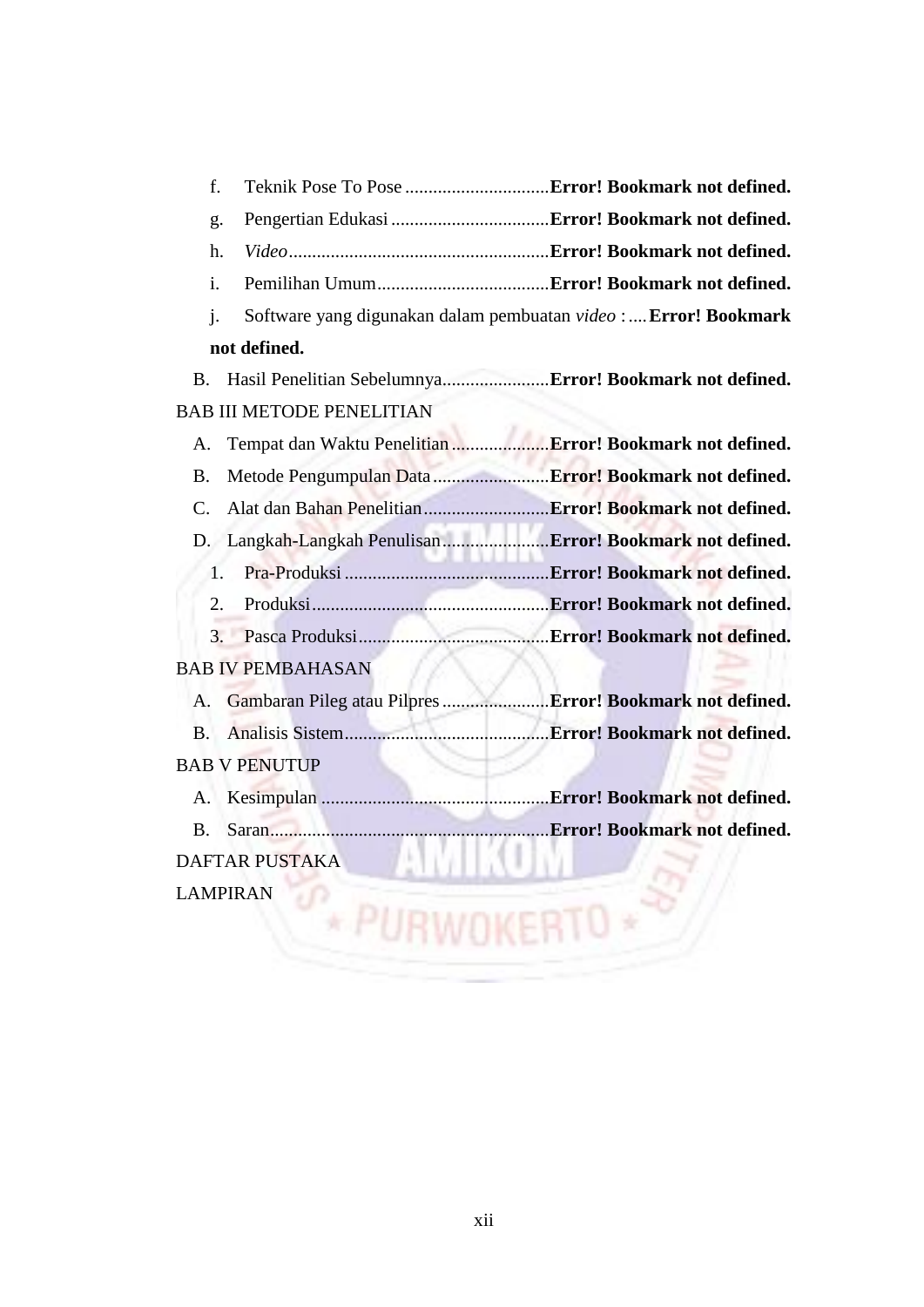## **DAFTAR TABEL**

<span id="page-2-0"></span>

| 38 |
|----|
| 43 |
| 53 |
| 53 |
| 58 |

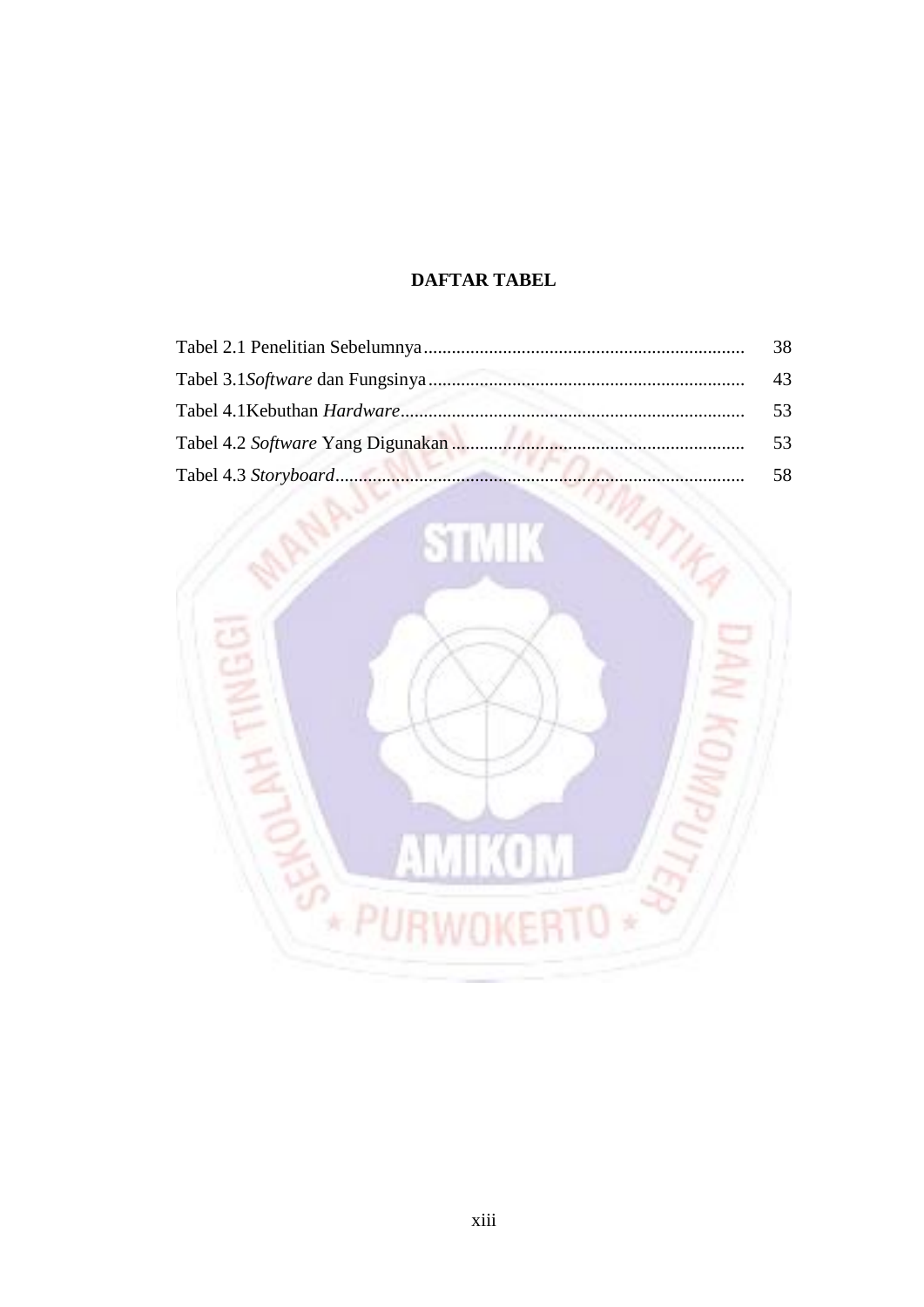## **DAFTAR GAMBAR**

<span id="page-3-0"></span>

|                                                                  | 32 |
|------------------------------------------------------------------|----|
|                                                                  | 33 |
|                                                                  | 34 |
|                                                                  | 34 |
| Gambar 3.1 Metode pengembangan sistem multimedia (Suyanto, 2005) | 45 |
|                                                                  | 46 |
|                                                                  | 48 |
|                                                                  | 49 |
|                                                                  | 66 |
|                                                                  | 75 |
|                                                                  | 76 |

K ï Y

п

Z

RTO \*

ŀ

E

需

**BARK**